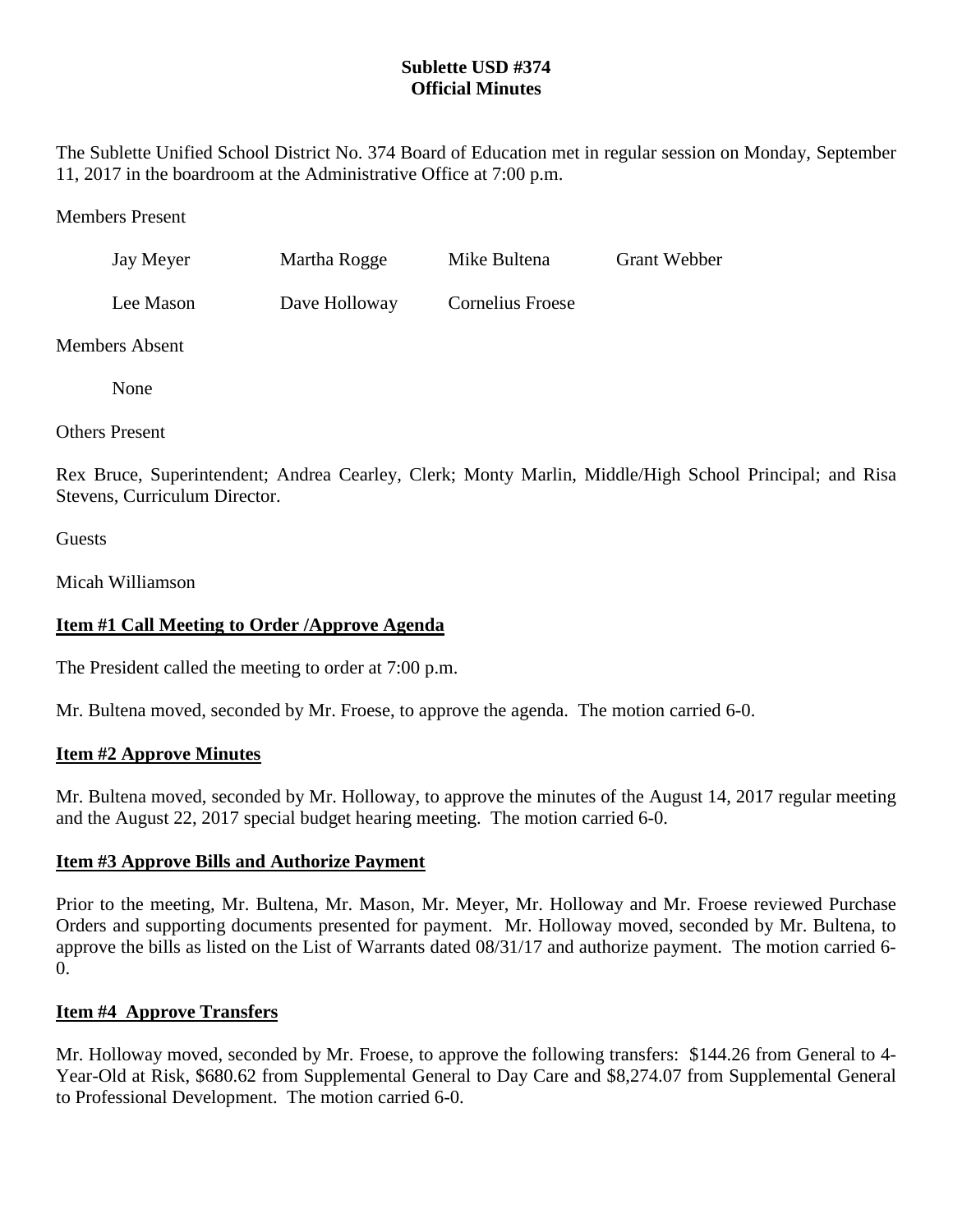Board Minutes Page 2 September 11, 2017

### **PUBLIC FORUM**

Micah Williamson was present to discuss school safety.

### **Reports**

#### Curriculum

Mrs. Stevens reported that we are in Year One, Step 3 of the KESA (Kansas Education Systems Accreditation) program. She handed out KESA information, curriculum goals for 2017-2018 and a list of the USD 374 leadership teams.

Mr. Holloway moved, seconded by Mr. Meyer, to add Item #4a Approve KESA Goals to the agenda. The motion carried 6-0.

Mr. Holloway moved, seconded by Mr. Bultena, to approve the KESA goals. The motion carried 6-0.

#### **Principals**

Mr. Marlin reported that school was off to a good start with very few tardies or other issues. A new event held at the beginning of the year was a Yearbook signing party for students and parents. October  $2<sup>nd</sup>$  we will host a League In-Service with 400-500 teachers divided into separate subject areas in both the elementary and high school buildings. Count Day to determine our enrollment will be September 20<sup>th</sup>. The high school welcomed two new exchange students this week. He also reported our current enrollment numbers still have us in Class 2A; however, next school year we will go to classification 1A for 11-man football.

Mrs. Lee was absent.

Mr. Webber entered the meeting at 7:55 p.m.

Activities Director

No report.

#### SWPRSC/HPEC

Mr. Bultena gave the HPEC report. Mrs. Rogge and Mr. Meyer reported on the SWPRSC Board meeting.

#### Superintendent:

Mr. Bruce reported that he has recently been elected chairman of the State American Heart Advisory Board. One area they are working on is the T21 ordinance which requires anyone buying tobacco to be age 21. They would also like to see CPR offered in the school classroom. The proper steps for project approval for the Sublette Schools Foundation were discussed. Mr. Bruce attended the County Commissioners Meeting today and reported the county will begin charging the district \$70 for having an ambulance on call at high school football games and \$50 for middle school football games. He also reported on the E-rate work he does for our district and Satanta.